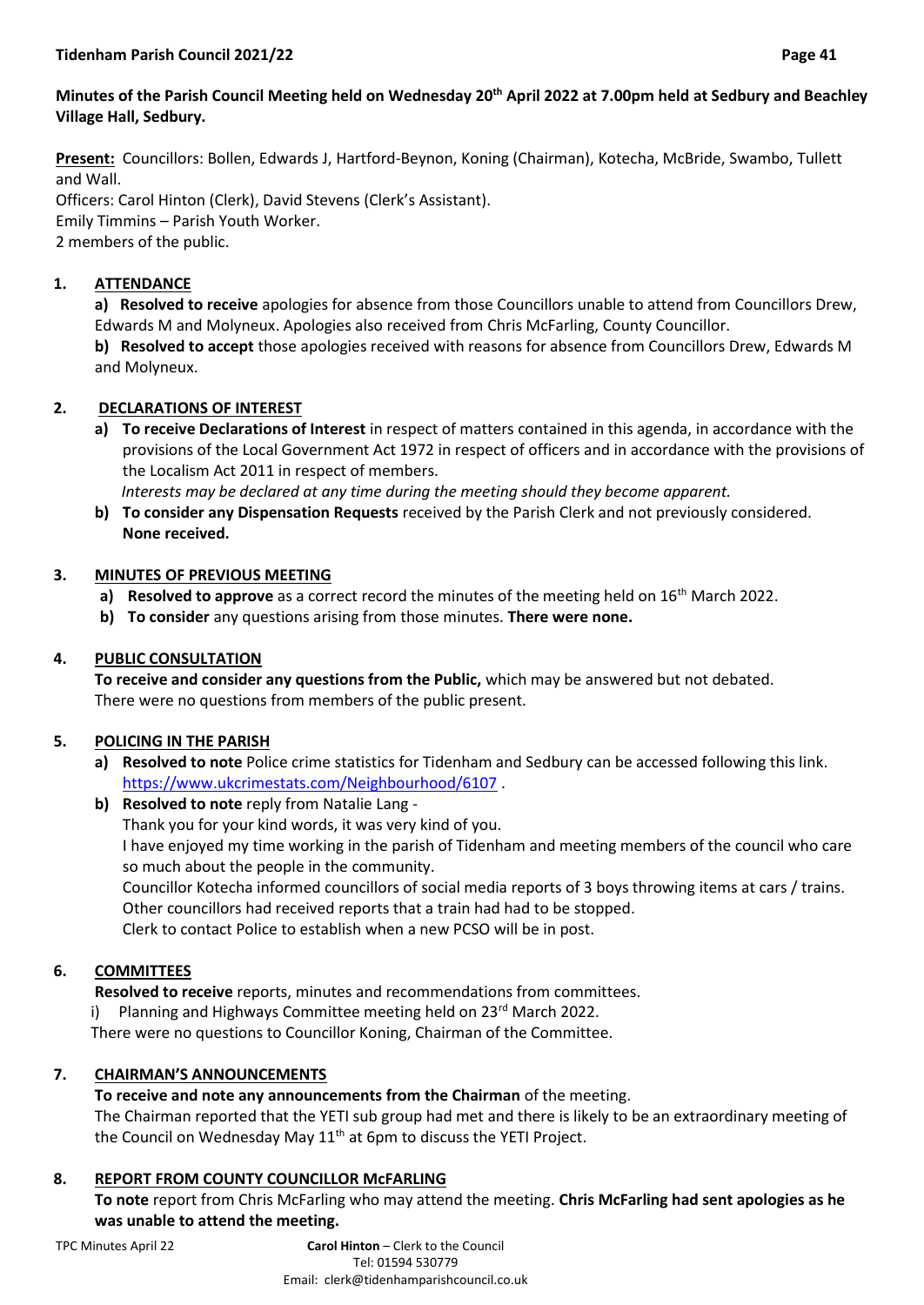# **9. YOUTH WORKER REPORT**

**Resolved to note** report from Emily Timmins on the progress of the YETI (Youth Engagement Tidenham Initiative) Project. There will be a craft morning for parents and children on Friday 22<sup>nd</sup> April at the Hall. Emily reported that the community had been invited to attend the  $1<sup>st</sup>$  Rifles home coming event on Saturday 30<sup>th</sup> April – Clerk to share poster for this with councillors. Councillor Swambo reported that the Easter Egg Hunt had been a fabulous event and it had been great to see 36 children plus parents attending. Councillor Tullett asked about the proposed teen only gym sessions at Freedom Leisure. Emily reported that the manager was supportive of the idea to set aside regular teen only gym sessions at the leisure centre. Emily reported that the manager was supportive of the idea to set aside a regular evening for young people to use the leisure centre. Emily to meet in 2 weeks to discuss further.

## **10. PARISH CLERK'S REPORT**

**Resolved to receive and note** the Parish Clerk's Report.

#### 11. MEMBERSHIP RENEWAL - GAPTC AND SLCC

- **a) Resolved to approve** renewal of membership of GAPTC 2022/2023 of £1378.80 numbers of electors 4432 (this includes the NALC element of 7.49 pence per electorate and a discount of £116.56 for having a CiLCA qualified Clerk).
- **b) Resolved to approve** renewal of membership of SLCC 2022/2023 of £234.

## **12. SEDBURY AND BEACHLEY VILLAGE HALL**

**Resolved to note** the electrical inspection has been carried out. The contractor identified some minor work required to complete the Certificate and was able to carry this out whilst on site for an extra cost of £50 plus VAT (total £60) more than the original inspection quotation of £400 plus VAT (total £480). The total cost of the certificate and extra work is therefore £450 plus VAT (total £540).

#### **13. FINANCE**

- **a) Resolved to approve payments** according to the Financial Statement for March 2022.
- **b) Resolved to receive and approve the Financial Statement** for March 2022, subject to amendment of the bank reconciliation figures and circulation to councillors.
- **c) Resolved to note** Monmouthshire Building Society Account Interest for 21/22 of £381.32 has been received.
- **d) Resolved to note** Bank Reconciliation at end of 2021/2022.
- **e) Resolved to note** Notes to Accounts for end of 2021/2022.

#### **14. LOCAL GOVERNMENT PENSION SCHEME - LGPS**

**Resolved to note** the Employer's Contribution Rate for the LGPS has reduced from 1st April 2022 to 21.1% of salary from 22.4%.

## **15. ASSET REGISTER**

- **a) Resolved to adopt** Asset Register as shown in the 2021/2022 Annual Accounts. Clerk to amend bus shelter being maintained by Liz McBride on behalf of Sedbury Rainbows.
- **b) Resolved to note** all assets have been visually checked during the year by the Clerk's Assistant, contractors or through playground checks.

Councillor Kotecha reported a broken gate on the Sedbury playing field (due to be repaired) and broken glass on the path from the shops.

## **16. JUBILEE STONE**

**Resolved to note** the final expenditure for signs at the Jubilee Stone will be less than the amount of £768 inc. VAT agreed December 2021, due to Forestry England now not approving directional signs. The cost of the information plaque will now be £234 (£195 exc. VAT) plus an amount of approx. £20 for installation including pole by Forestry England contractor.

## **17. BEING A BETTER COUNCILLOR COURSE**

**Resolved to note** Councillor Jane Edwards has been booked to attend the above GAPTC course on 25th May 2022 – at a cost of £70 (membership price).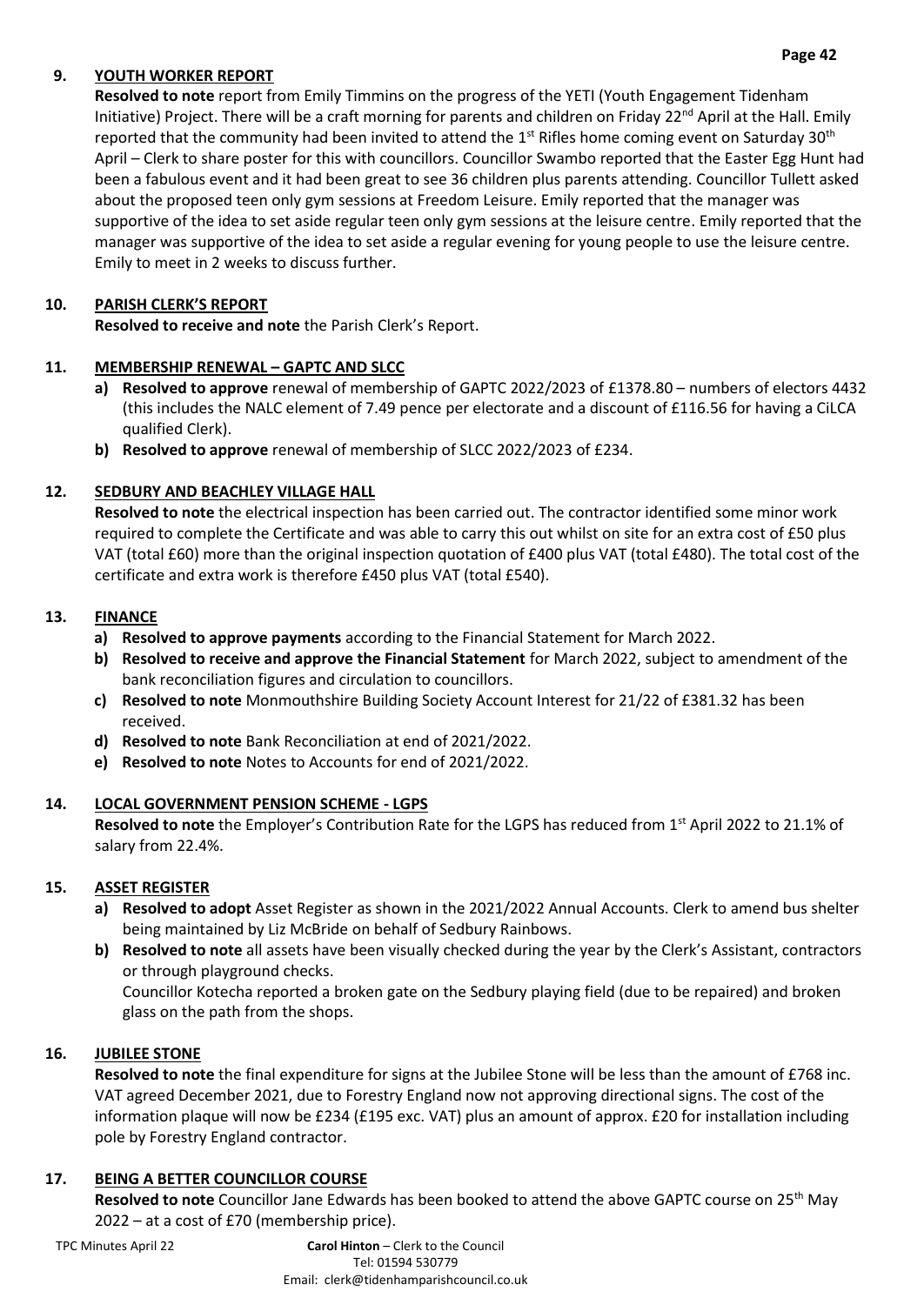# **18. COMMUNITY HUB EVENTS**

**To consider** date and contribution from Parish Council to next Community Hub event. **Resolved –** next Hub event to be held in July in the Bandstand on the Tutshill Rec. once installation agreed, with the next being in Tutshill Memorial Hall in September. The next to be held in the Old School, Tidenham Rosemary Lane, Tidenham Chase.

#### **19. LOCAL LEADERS FOR CLIMATE ACTION**

**Resolved to note** feedback from the Local Leaders for Climate Action event in Lydney, Saturday 5th March 2022 from Councillor Hartford Beynon. This had been a useful session. There are plans to develop a Climate Partnership website as a hub / resource, including details such as local contractors, community transport etc. Councillor Wall reported that he had joined the recent Group Zoom meeting which had discussed the event and agreed to hold further events in different parts of the Forest. Feedback had been positive with the most popular subject community gardens – some private gardens being offered for use as such in parts of the Forest. To identify possible suggestions made at the Climate Action meeting Cllrs HB, Wall and Koning will meet to produce a short list of ideas to discuss at a future meeting.

#### **20. COMMUNITY GARDEN**

**To receive** feedback from Councillor Edwards on progress to date.

Councillor Edwards provided a report on progress so far. A visit to Caldicot Community Garden had been useful. They had offered donations of topsoil, astro turf and wood for raised beds. It had been suggested that temporary Heras fencing be used around the site while the natural boundaries grew – this provides a cost effective solution with a potential resale value and Cllr Edwards had contacted local builders to enquire about the possibility of this being donated. Contact had also been made with Wyedean School Principal to assess if they would be interested in being involved in the project. There is an access point within the boundary (David Stevens reported this is not a recognised public right of way) and there now needs to be discussion on the proposed layout. Cllr Edwards suggested that a newsletter article emphasising the inclusive nature of the community garden be included. The Chairman thanked Cllr Edwards for her work and emphasised the importance of now including local residents before setting up a core committee to look at a constitution and agreement with the Parish Council. Councillor Wall offered to provide advice on planting.

## **21. HM QUEEN PLATINUM JUBILEE MEDALS**

**To consider** distribution of medals to schools now that they have been received. **Resolved –** Councillor Bollen to present to Offa's Mead Academy, Councillor McBride to Tutshill School and Councillor Edwards to St John's School. Clerk to liaise with the schools.

#### **22. ANNUAL PARISH MEETING**

To consider format of meeting 4<sup>th</sup> May. **Resolved** – tea/coffee and cakes to be provided and Councillor Swambo to prepare presentation on the Council's work over the past year.

## **23. TOWN AND PARISH COUNCILS MEETING – 25TH APRIL 6PM FoDDC OFFICES**

**Resolved to note** Councillors are invited to a meeting of Town and Parish Councils to be held in the Council Chamber, Council Offices, Coleford on Monday, 25 April 2022 at 6pm. The Chairman will be attending and has asked for an agenda item to be included asking for advice on how Parish Councils can be involved at the early stages of Section 106 discussions with developers to enable input from the local community. Councillors Koning, Swambo, Tullett and Wall to attend

## **24. LETTERS TO MPs and COUNTY COUNCIL LEADERS**

**Resolved to note** responses from letters sent regarding a meeting held in the Parish to discuss a potential Chepstow bypass, following the March Parish Council meeting from David Davies MP and Mark Hawthorne, leader Glos CC.

#### **25. WYEBANK ROAD NATIVE WILDFLOWER PLUG PLANTING EVENT**

**Resolved to note** the plug plants were all planted with good support from the community on 19th March 2022. Clerk has emailed Marc Carlton, Marcus Perrin and Mark Cleaver thanking them for their support and advice. One watering session has been required so far. Several Councillors volunteered to remove the dock weeds.